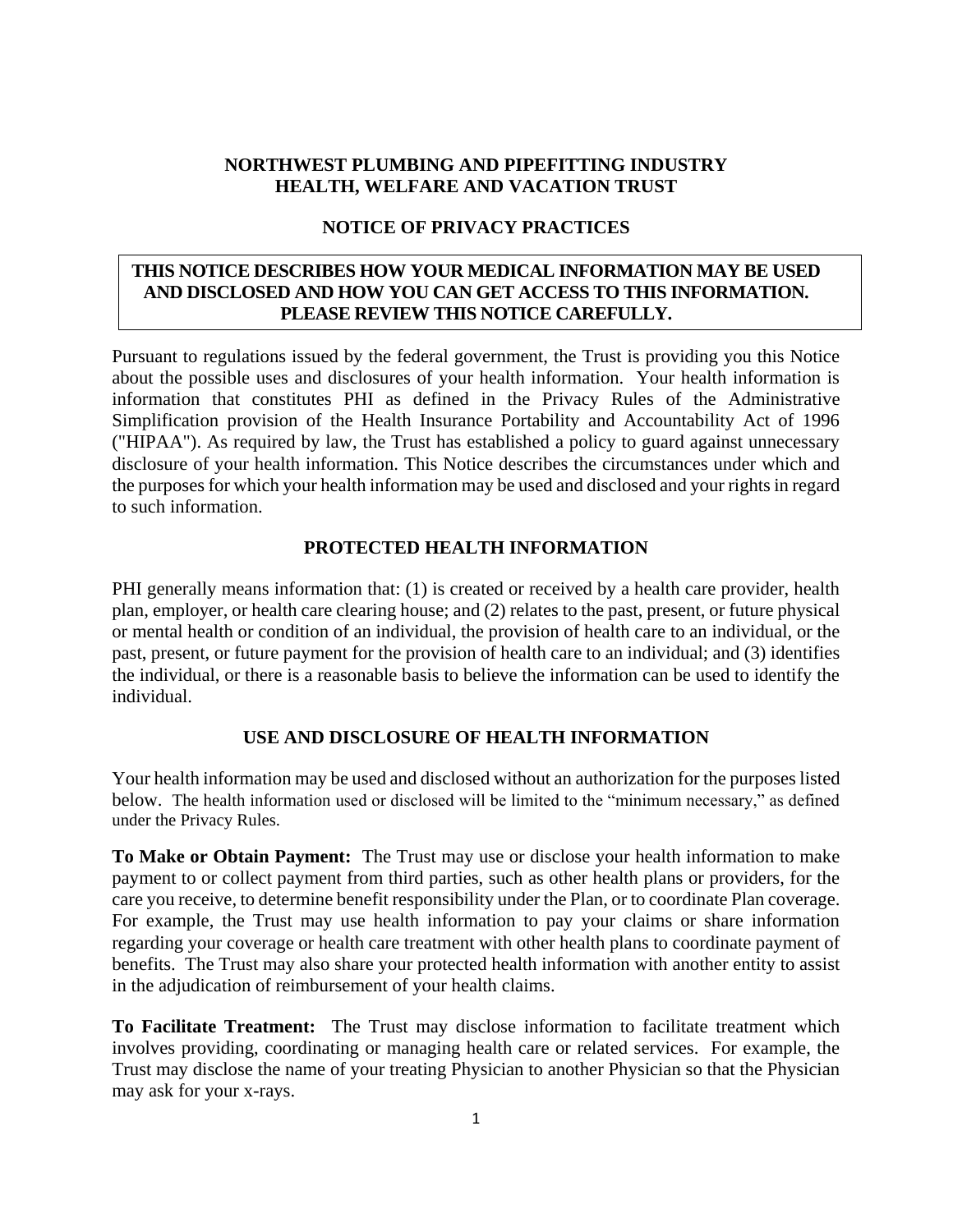**To Conduct Health Care Operations:** The Trust may use or disclose health information for its own operations, to facilitate the administration of the Trust and as necessary to provide coverage and services to all of the Trust's Participants.

Health care operations include: making eligibility determinations; contacting health care providers; providing Participants with information about health-related issues or treatment alternatives; developing clinical guidelines and protocols; conducting case management; medical review and care coordination; handling claim appeals; reviewing health information to improve health or reduce health care costs; participating in drug or disease management activities; conducting underwriting; premium rating or related functions to create, renew or replace health insurance or health benefits; and performing the general administrative activities of the Trust (such as providing customer service, conducting compliance reviews and auditing, responding to legal matters and compliance inquiries, handling quality assessment and improvement activities, business planning and development including cost management and planning-related analyses and formulary development, and accreditation, certification, licensing or credentialing activities). For example, the Trust may use your health information to conduct case management of ongoing care or to resolve a claim appeal you file.

**For Disclosure to the Plan Trustees:** The Trust may disclose your health information to the Board of Trustees (which is the Plan sponsor) and to necessary advisors which assist the Board of Trustees in performing Plan administration functions, such as handling claim appeals. The Trust also may provide Summary Health Information to the Board of Trustees so that it may solicit bids for services or evaluate its benefit plans.

Summary Health Information is information which summarizes Participants' claims information but from which names and other identifying information have been removed. The Trust may also disclose information about whether you are participating in the Trust or one of its available options.

**For Disclosure to You or Your Personal Representative:** When you request, the Trust is required to disclose to you or your personal representative your protected health information that contains medical records, billing records, and any other records used to make decisions regarding your health care benefits. Your personal representative is an individual designated by you in writing as your personal representative, attorney-in-fact. The Trust may request proof of this designation prior to the disclosure. Also, absent special circumstances, the Trust will send all mail from the Trust to the individual's address on file with the Trust Administration Office. You are responsible for ensuring that your address with the Trust Administration Office is current. Although mail is normally addressed to the individual to whom the mail pertains, the Trust cannot guarantee that other individuals with the same address will not intercept the mail. You have the right to request restrictions on where your mail is sent as set forth in the request restrictions section below.

**Disclosure Where Required By Law:** In addition, the Trust will disclose your health information where applicable law requires. This includes:

1. *In Connection With Judicial and Administrative Proceedings.* The Trust may disclose your health information to a health oversight agency for authorized activities (including audits; civil;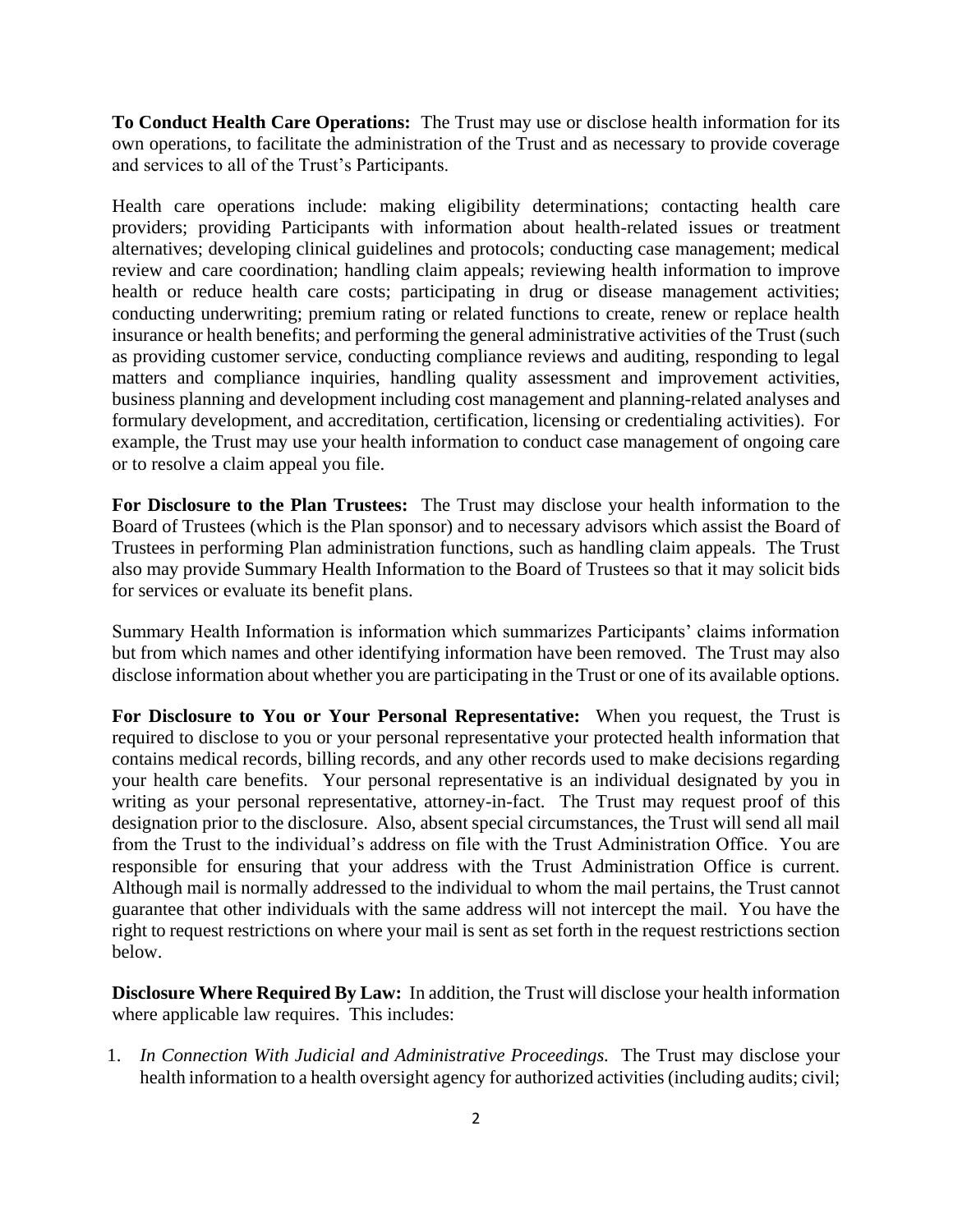administrative or criminal investigations; inspections; licensure or disciplinary action); government benefit programs for which health information is relevant; or to government agencies authorized by law to receive reports of abuse, neglect or domestic violence as required by law. The Trust, however, may not disclose your health information if you are the subject of an investigation and the investigation does not arise out of or is not directly related to your receipt of health care or public benefits. The Trust will make reasonable efforts to either notify you about the request or to obtain an order protecting your health information.

- 2. *When Legally Required and For Law Enforcement Purposes.* The Trust will disclose your protected health information when it is required to do so by any federal, state or local law. Additionally, as permitted or required by state law, the Trust may disclose your health information to a law enforcement official for certain law enforcement purposes, including, but not limited to, if the Trust has a suspicion that your death was the result of criminal conduct or in an emergency to report a crime.
- 3. *To Conduct Public Health and Health Oversight Activities.* The Trust may disclose your protected health information to a health oversight agency for authorized activities (including audits, civil, administrative or criminal investigations, inspections, licensure or disciplinary action), government benefit programs for which health information is relevant, or to government agencies authorized by law to receive reports of abuse, neglect or domestic violence as required by law.

The Trust, however, may not disclose your health information if you are the subject of an investigation and the investigation does not arise out of or is not directly related to your receipt of health care or public benefits.

- 4. *In the Event of a Serious Threat to Health or Safety.* The Trust may, consistent with applicable law and ethical standards of conduct, disclose your health information if the Trust, in good faith, believes that such disclosure is necessary to prevent or lessen a serious and imminent threat to your health or safety or to the health and safety of the public. For example, the Trust may disclose evidence of a threat to harm another person to the appropriate authority.
- 5. *For Specified Government Functions.* In certain circumstances, federal regulations require the Trust to use or disclose your health information to facilitate specified government functions related to the military and veterans, national security and intelligence activities, protective services for the President and others, and correctional institutions and inmates.
- 6. *For Workers' Compensation.* The Trust may release your health information to the extent necessary to comply with laws related to workers' compensation or similar programs.
- 7. *To Business Associates.* The Trust may disclose your health information to its Business Associates, which are entities or individuals not employed by the Trust, but which perform functions for the Trust involving protected health information, such as claims processing, utilization review, or legal, consulting, accounting or administrative services. The Trust's Business Associates are required to safeguard the confidentiality of your health information.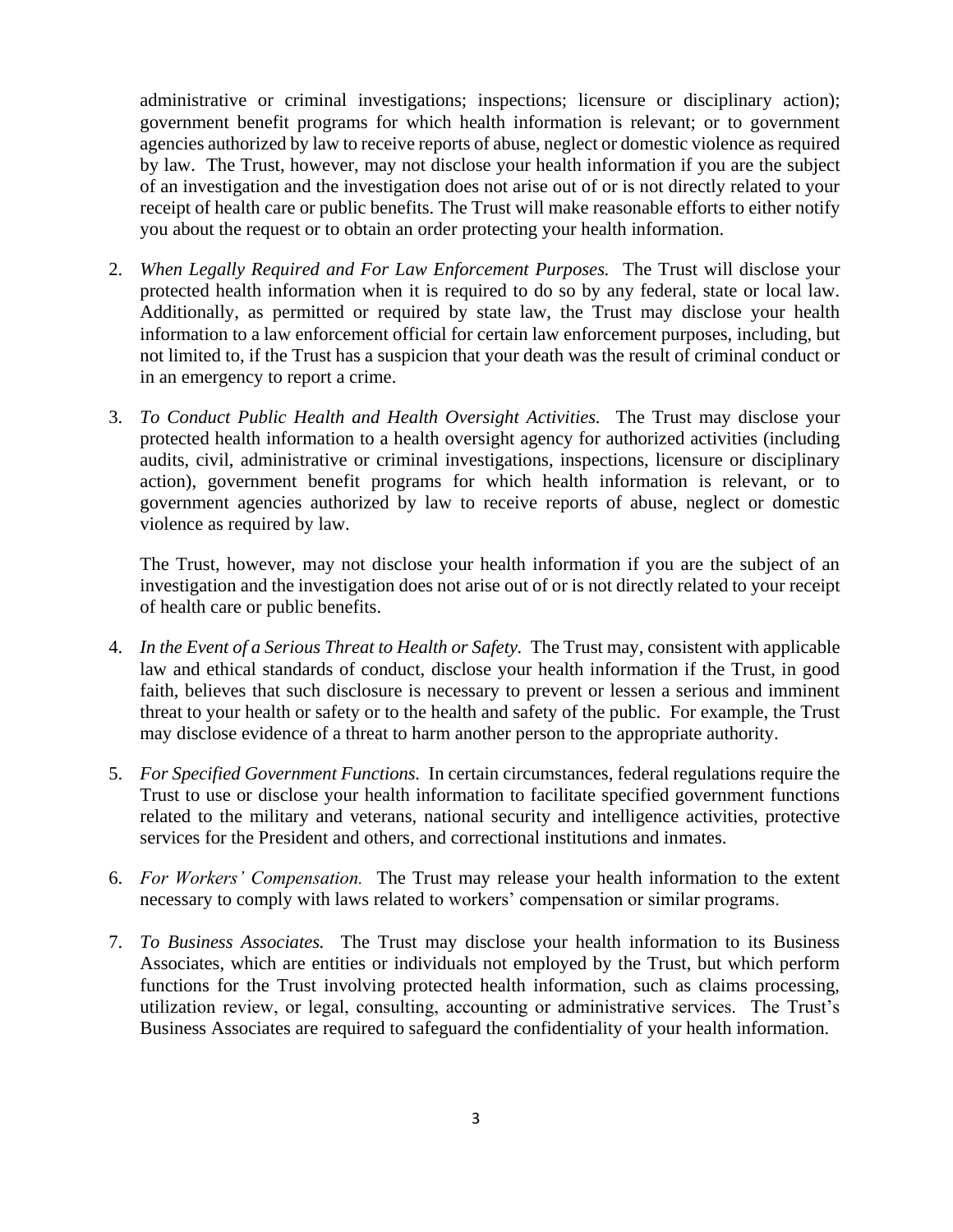### **AUTHORIZATION TO USE OR DISCLOSE HEALTH INFORMATION**

Other than as stated above, the Trust will not disclose your health information without your written authorization.

Generally, you will need to submit an Authorization if you wish the Trust to disclose your health information to someone other than yourself. Authorization forms are available from the Privacy Contact Person listed below.

If you have authorized the Trust to use or disclose your health information, you may revoke that Authorization in writing at any time. The revocation should be in writing, include a copy of or reference to your Authorization and be sent to the Privacy Contact Person listed below.

Special rules apply about disclosure of psychotherapy notes. Your written Authorization generally will be required before the Trust will use or disclose psychotherapy notes. Psychotherapy notes are a mental health professional's separately filed notes which document or analyze the contents of a counseling session. Psychotherapy notes do not include summary information about your mental health treatment or information about medications, session stop and start times, the diagnosis and other basic information. The Trust may use and disclose psychotherapy notes when needed to defend against litigation filed by you or as necessary to conduct Treatment, Payment and Health Care Operations.

Additionally, your written authorization will be required for any disclosure of your health information that involves marketing, the sale of your health information, or any disclosure involving direct or indirect remuneration to the Trust.

# **YOUR RIGHTS WITH RESPECT TO YOUR HEALTH INFORMATION**

You have the following rights regarding your health information that the Trust maintains:

**Right to Request Restrictions:** You may request restrictions on certain uses and disclosures of your health information. You have the right to request a limit on the Trust's disclosure of your health information to someone involved in payment for your care. However, the Trust is not required to agree to your request unless the disclosure at issue is to another health plan for the purpose of carrying out payment or health care operations and your health care provider has been paid by you out-of-pocket and in full. However, the Trust is not required to agree to your request. If you wish to request restrictions, please make the request in writing to the Trust's Privacy Contact Person listed below.

**Right to Inspect and Copy Your Health Information:** You have the right to inspect and copy your health information. This right, however, does not extend to psychotherapy notes or information compiled for civil, criminal or administrative proceeding. The Trust may deny your request in certain situations subject to your right to request review of the denial. A request to inspect and copy records containing your health information must be made in writing to the Privacy Contact Person listed below. If you request a copy of your health information, the Trust may charge a reasonable fee for copying, assembling costs and postage, if applicable, associated with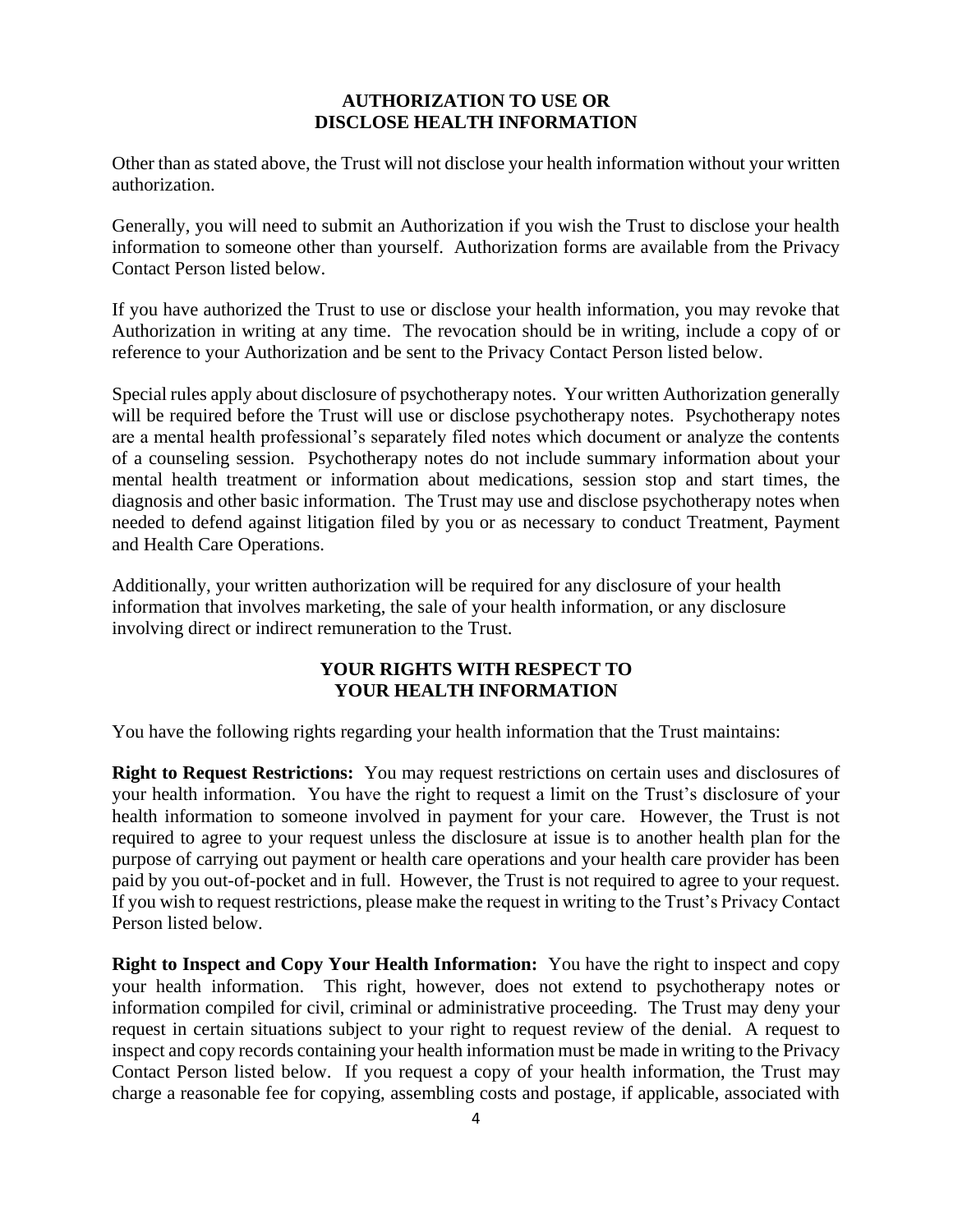your request. Notwithstanding the foregoing, the fee for a copy of your health information in electronic format shall not be greater than the Trust's labor costs in responding to the request.

**Right to Receive Confidential Communications:** You have the right to request that the Trust communicate with you in a certain way if you feel the disclosure of your health information through regular procedures could endanger you. For example, you may ask that the Trust only communicate with you at a certain telephone number or by e-mail. If you wish to receive confidential communications, please make your request in writing to the Privacy Contact Person listed below. The Trust will attempt to honor reasonable requests for confidential communications.

**Right to Amend Your Health Information:** If you believe that your health information records are inaccurate or incomplete, you may request that the Trust amend the records. That request may be made as long as the information is maintained by the Trust. A request for an amendment of records must be made in writing to the Trust's Privacy Contact Person listed below. The Trust may deny the request if it does not include a reasonable reason to support the amendment.

The request also may be denied if your health information records were not created by the Trust, if the health information you are requesting to amend is not part of the Trust's records, if the health information you wish to amend falls within an exception to the health information you are permitted to inspect and copy, or if the Trust determines the records containing your health information are accurate and complete.

If the Trust denies a request for amendment, you may write a statement of disagreement. The Trust may write a rebuttal statement and provide you with a copy. If you write a statement of disagreement, then your request for amendment, your statement of disagreement, and the trust's rebuttal will be included with any future release of the disputed health information.

**Right to an Accounting:** You have the right to request a list of disclosures of your health information made by the Trust. The request must be made in writing to the Privacy Contact Person. The request should specify the time period for which you are requesting the information. No accounting will be given of disclosures made: to you or any one authorized by you; for treatment, payment or health care operations; disclosures that were incident to a use or disclosure that is otherwise permitted by the Privacy Rules; disclosures made pursuant to an authorization; disclosures made before April 14, 2003; disclosures for periods of time going back more than six years; or in other limited situations. The Trust will provide the first accounting you request during any 12-month period without charge. Subsequent accounting requests may be subject to a reasonable cost-based fee. The Trust will inform you in advance of the fee, if applicable.

**Right to Opt Out of Fundraising Communications.** If the Trust participates in fundraising, you have the right to opt-out of all fundraising communications.

**Right to a Paper Copy of this Notice:** You have a right to request and receive a paper copy of this Notice at any time, even if you have received this Notice previously or agreed to receive the Notice electronically. To obtain a paper copy, please contact the Privacy Contact Person listed below. You will also be able to obtain a copy of the current version of the Trust's Notice at its web site, [www.nwplumberstrust.com.](http://www.cementmasonstrust.com/)